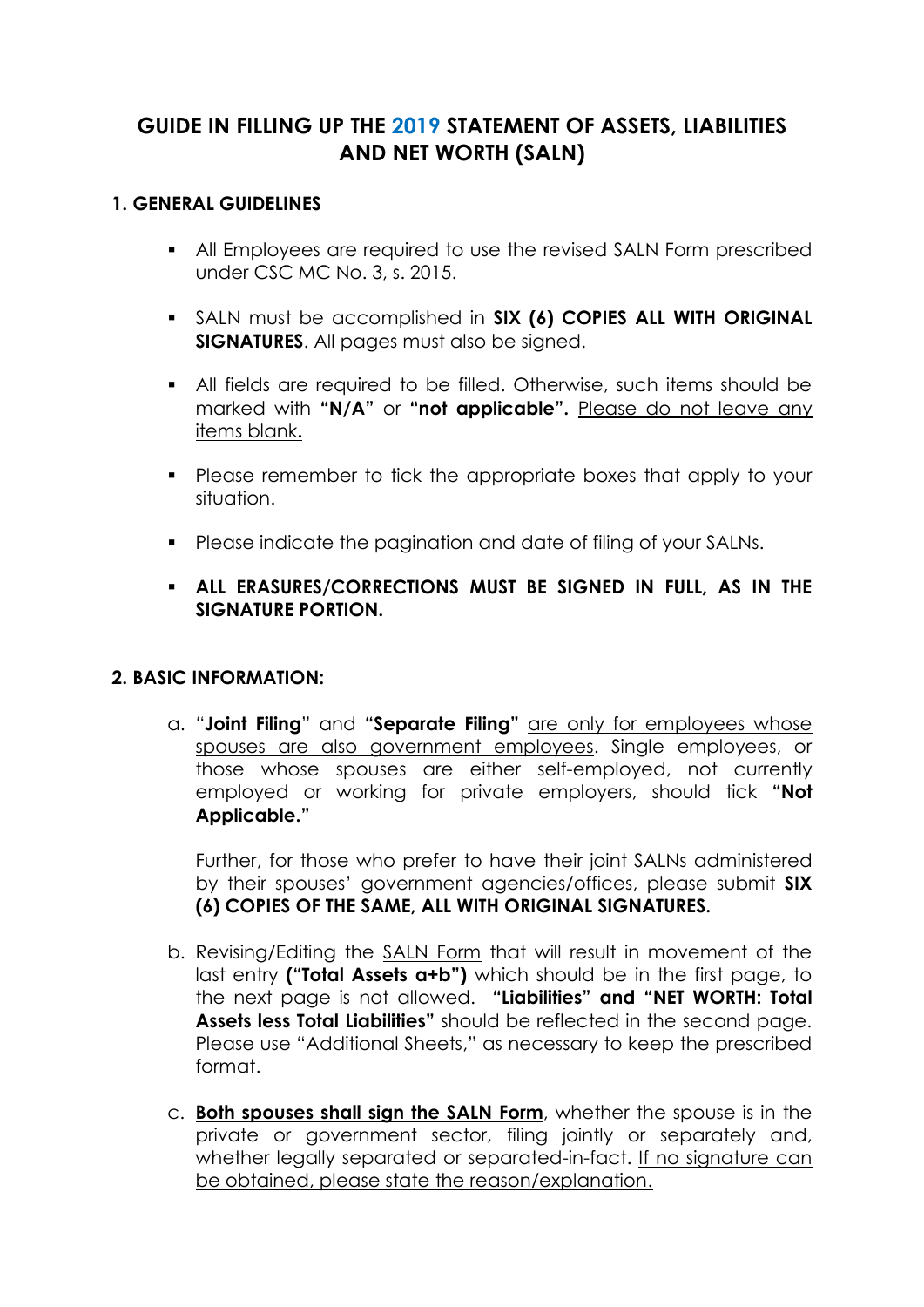d. For those whose children are 18 years old and above as of December 31, 2019, please do not include them in your list of unmarried children living in your household.

## **3. REAL PROPERTIES:**

- a. Please indicate the **DESCRIPTION**, **KIND**, and **EXACT LOCATION** of the real property. **EXACT LOCATION** is defined as at least the barangay, town/city and provincial address where the property is located.
- b. For the mode of acquisition of your property, please use the following terms as to what is appropriate; **PURCHASE, DONATION, INHERITANCE, CONSTRUCTION, TRUST, MORTGAGE** or **EXCHANGE.**
- c. For the **CURRENT FAIR MARKET VALUE** and the **ASSESSED VALUE,** please refer to the amount indicated in the tax declaration of the properties concerned. In the absence of a fair market value and/or assessed value, please indicate **"NO DATA AVAILABLE."**
- d. In case of purchase by installment of immovable properties and the title is not yet in the name of the declarant, the total payments made shall be reported as *Equity in Installment Purchase* under **PERSONAL PROPERTY.** It is only when the title of Real Property is transferred to the buyer that the property is declared as a **REAL PROPERTY** in the SALN.
- e. Excluded in the computation of real properties are:
	- 1. Real properties of unmarried children below 18 years of age living in the declarant's household.
	- 2. Paraphernal property (exclusively owned by the wife) and Capital property (exclusively owned by the husband).
- f. Included in the computation:
	- 1. Community property
	- 2. Conjugal property

#### **4. PERSONAL PROPERTIES:**

- a. Please provide the **DESCRIPTION**, **YEAR ACQUIRED**, and **AMOUNT** of the personal property.
- b. In declaring your provident fund contributions, please provide the gross corporate and personal shares.